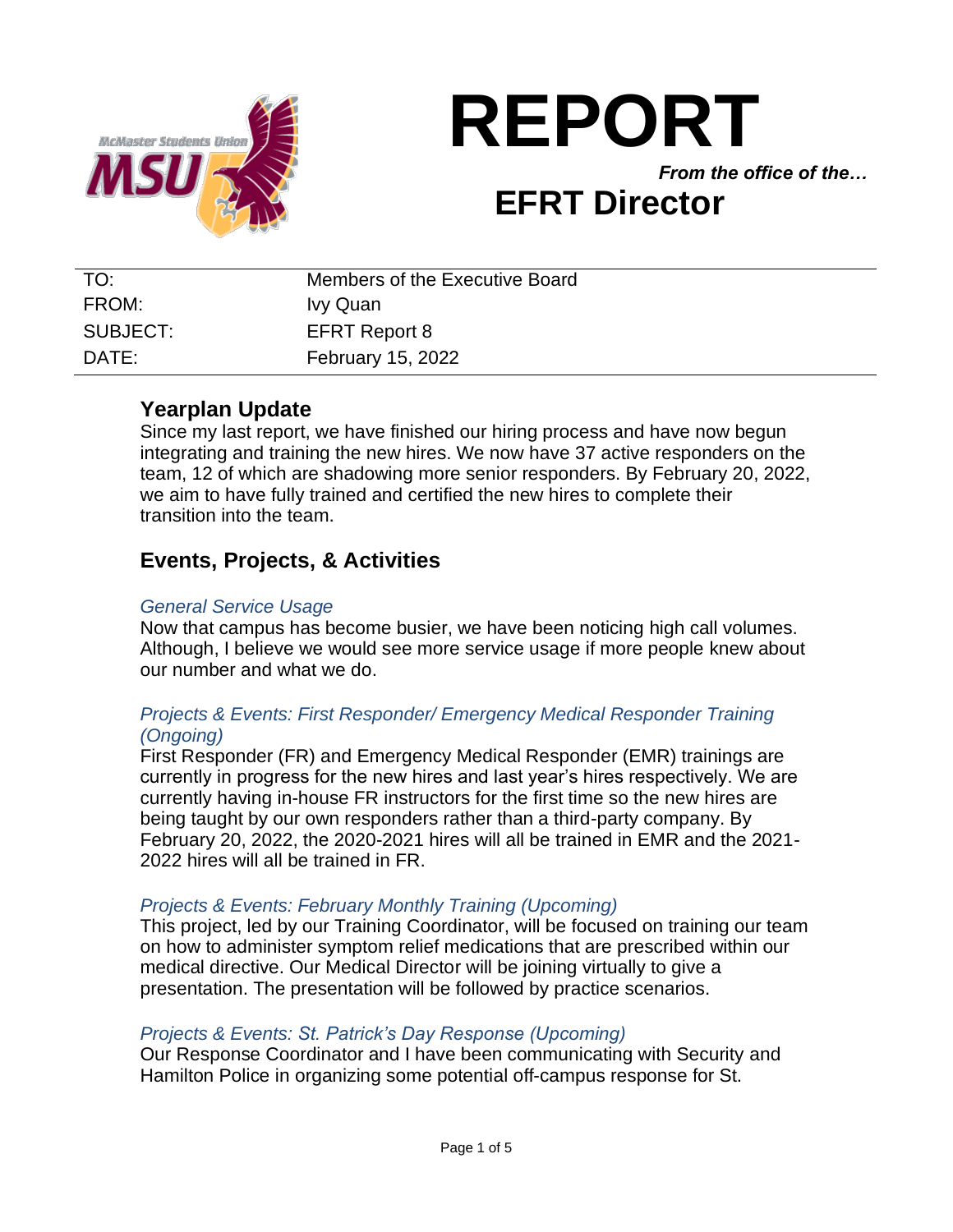Patrick's Day. This will be the first time we expand the boundaries of our responding to encompass specific streets of student housing.

# **Outreach & Promotions**

#### *Summary*

This month, we have continued with our PR booths outside our office and have had our new hires lead these events. Our PR Coordinator has also tried reaching out to professors to do class talks, but we haven't received much of a response yet.

# **Finances**

## *Budget Summary*

Our budget is looking decent for now. We have purchased another round of equipment since my last report and our equipment budget line is almost fully used up. We will also be ordering uniforms for our new hires soon and depending on how much clothing they order, that may deplete our team uniform budget line.

| <b>Account</b><br>Code | <b>Item</b>                                 | Cost                    |
|------------------------|---------------------------------------------|-------------------------|
| 5003-                  |                                             |                         |
| 0107                   | <b>EFRT - OFFICE SUPPLIES</b>               | $\mathcal{S}$<br>600    |
|                        | Batteries, frisbee, swifer pads, paper bags | \$97.32                 |
|                        | Ikea linens and doormat                     | \$91.47                 |
|                        | Amazon batteries, floor wipes, temp probes  | \$315.99                |
|                        | <b>Total Spent in Line</b>                  | \$504.78                |
|                        | Remaining in Line                           | \$95.22                 |
|                        |                                             |                         |
| 5315-                  |                                             |                         |
| 0107                   | <b>EFRT - TEAM SUPPLIES</b>                 | $\mathcal{S}$<br>10,000 |
|                        | Humanities scheduling software fee          | \$1,116.00              |
|                        | Wildmedkits equipment order                 | \$4,097.21              |
|                        | Pharmacy Aug 25                             | \$1,422.63              |
|                        | <b>AED Battery</b>                          | \$339                   |
|                        | Small gloves                                | \$222.89                |
|                        | Cleaning wipes                              | \$225.99                |
|                        | Medium gloves                               | \$508.49                |
|                        | Tourniquets                                 | \$211.85                |
|                        | Hard and Fast CPR January 2022              | \$488.27                |
|                        | D2DPPE Jan Order (gowns and cleaning wipes) | \$418.10                |
|                        | Fisher Scientific (gloves and face shields) | \$430.92                |
|                        | <b>Total Spent in Line</b>                  | \$9,760.39              |
|                        | Remaining in Line                           | \$239.61                |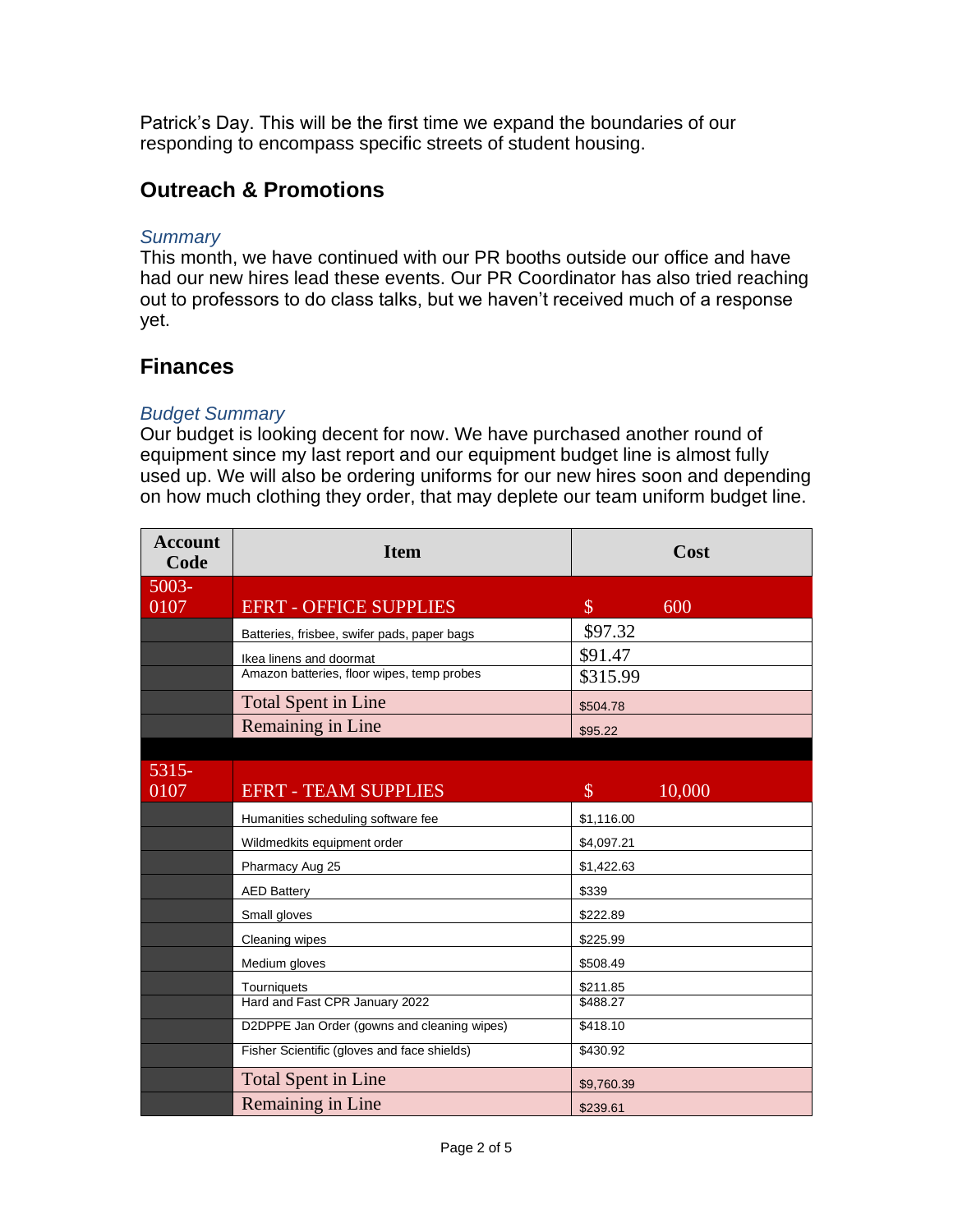| $5501 -$         |                                                      |                                              |
|------------------|------------------------------------------------------|----------------------------------------------|
| 0107             | <b>EFRT - REPAIRS &amp; MTCE</b>                     | \$<br>1,0000                                 |
|                  | Big bike repair for 3 main bikes                     | \$415.69                                     |
|                  | <b>Total Spent in Line</b>                           | \$<br>415.69                                 |
|                  | <b>Remaining in Line</b>                             | \$<br>584.31                                 |
|                  |                                                      |                                              |
| $5715-$          |                                                      |                                              |
| 0107             | EFRT - RENT EXPENSE - EQUIPMENT                      | $\$\$<br>600                                 |
|                  |                                                      |                                              |
|                  | <b>Total Spent in Line</b>                           | \$                                           |
|                  | Remaining in Line                                    | \$<br>600                                    |
|                  |                                                      |                                              |
| $6201 -$         |                                                      |                                              |
| 0107             | <b>EFRT - CONFERENCE EXPENSES</b>                    | $\boldsymbol{\mathsf{S}}$<br>3,500           |
|                  | <b>ACERT Membership</b>                              | \$100.00                                     |
|                  | <b>Total Spent in Line</b>                           | \$<br>100                                    |
|                  | Remaining in Line                                    | $\boldsymbol{\mathsf{S}}$<br>3,400           |
|                  |                                                      |                                              |
| 6300-            | <b>EFRT - MAC SUMMER FUNDING</b>                     |                                              |
| 0107             | <b>EXPENSES</b>                                      | $\mathcal{S}$<br>4,000                       |
|                  | 2000 Surgical Masks                                  | \$238.74                                     |
|                  | D2DPPE order (alcohol wipes, gowns, medium gloves)   | \$1,141.26                                   |
|                  | Fisher Scientific order (S/L gloves, hand sanitizer, |                                              |
|                  | goggles, face shields)<br>eGrimes order (N95 1870+)  | \$835.92                                     |
|                  | Thankyou cards and calbe ties                        | \$748.37                                     |
|                  | UberEats exec retraining alumni gifts                | \$25.40                                      |
|                  |                                                      | \$100.00                                     |
|                  | UberEats full team retraining alumni gifts           | \$375.00                                     |
|                  | Sharpies, paper bags, watches, swiffer               | 85.78                                        |
|                  | Clipboards                                           | \$23.70                                      |
|                  | <b>Total Spent in Line</b>                           | \$<br>3,574.17                               |
|                  | Remaining in Line                                    | $\mathcal{S}$<br>425.83                      |
|                  |                                                      |                                              |
| $6415 -$<br>0107 | <b>EFRT - RECOGNITION AWARDS</b>                     | $\$\$<br>3,000                               |
|                  | Last year's team appreciation gifts                  |                                              |
|                  | <b>Total Spent in Line</b>                           | \$1,139.04                                   |
|                  | Remaining in Line                                    | $\boldsymbol{\mathsf{\$}}$<br>1,139.04<br>\$ |
|                  |                                                      | 1,860.96                                     |
| $6501 -$         |                                                      |                                              |
| 0107             | EFRT - ADV. & PROMO.                                 | $\$\$<br>3,500                               |
|                  | <b>EFRT Pens</b>                                     | \$1,121.61                                   |
|                  | EFRT Back to Call Promo Package (Underground)        | \$300.00                                     |
|                  |                                                      |                                              |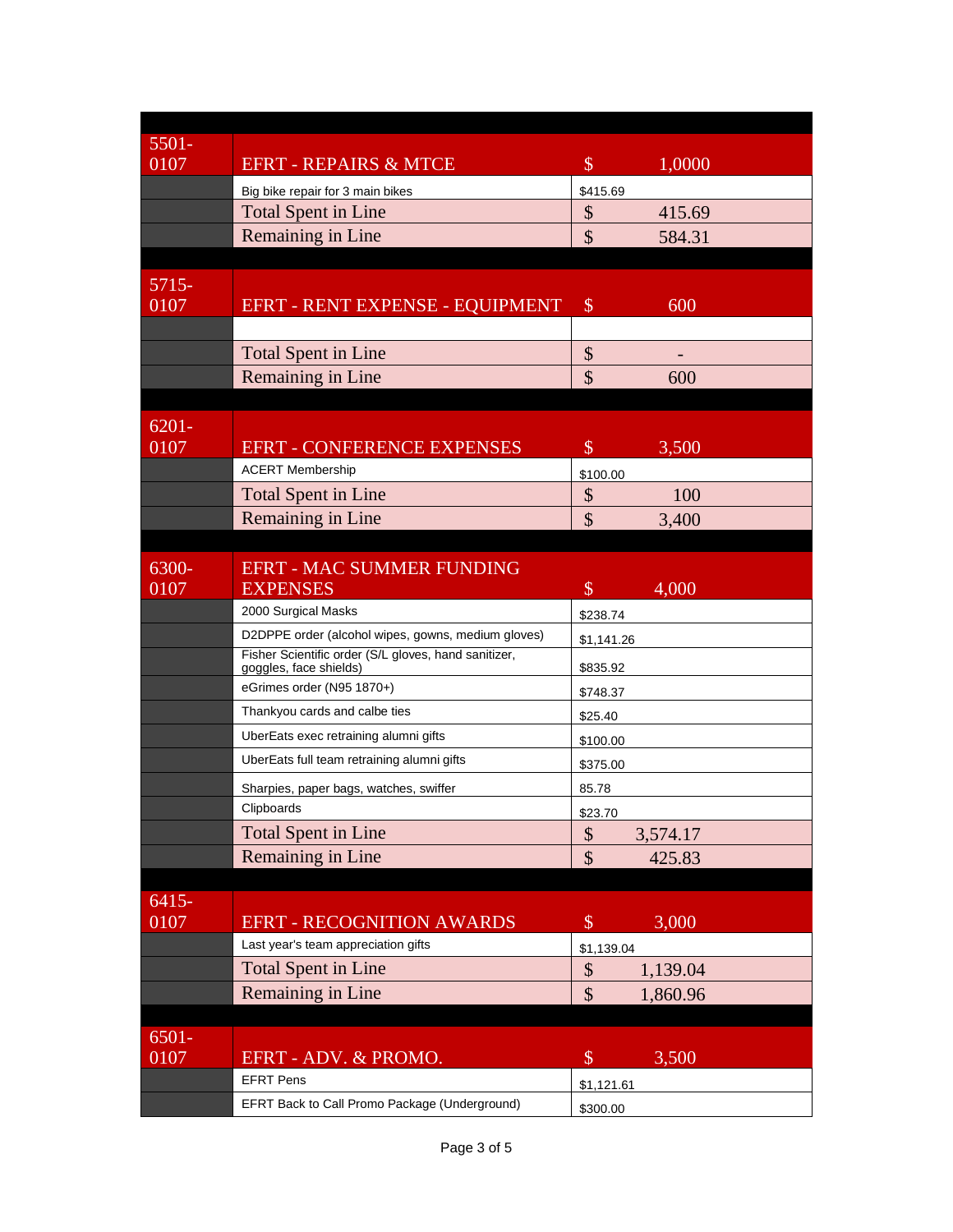| \$50.00                                                |
|--------------------------------------------------------|
| \$189.15                                               |
| \$100.00                                               |
| \$364.15                                               |
| \$<br>2,124.91                                         |
| \$<br>1,375.09                                         |
|                                                        |
| $\mathcal{S}$<br>4,000                                 |
| \$345.11                                               |
| \$428                                                  |
| 773.11<br>\$                                           |
| \$<br>3,226.89                                         |
|                                                        |
|                                                        |
| $\mathcal{S}$<br>14,000                                |
|                                                        |
| \$                                                     |
| \$<br>14,000                                           |
|                                                        |
| $\mathcal{S}$<br>20,000                                |
| \$116.00                                               |
| SFAI/BLSI (6) and EMRI (3) course<br>\$3,313.27        |
| \$<br>3,429.27                                         |
| $\mathbf{\hat{S}}$<br>16,570.73                        |
|                                                        |
|                                                        |
| $\mathcal{S}$<br>500.00                                |
| \$53.63                                                |
| 53.63<br>\$<br>$\mathcal{S}$                           |
| 446.37                                                 |
|                                                        |
| \$64,700.00                                            |
| TOTAL ACTUAL DISCRETIONARY SPENDING<br>\$25,515.64     |
| <b>REMAINING DISCRETIONARY SPENDING</b><br>\$39,184.36 |
|                                                        |

## **Executives & Volunteers**

The morale of the team after hiring has been high. I get the sense that more senior responders enjoy having a little buddy they can integrate into the team. Having new hires has also made the team environment livelier as responders are eager to show them what they love about EFRT. However, I am aware that the